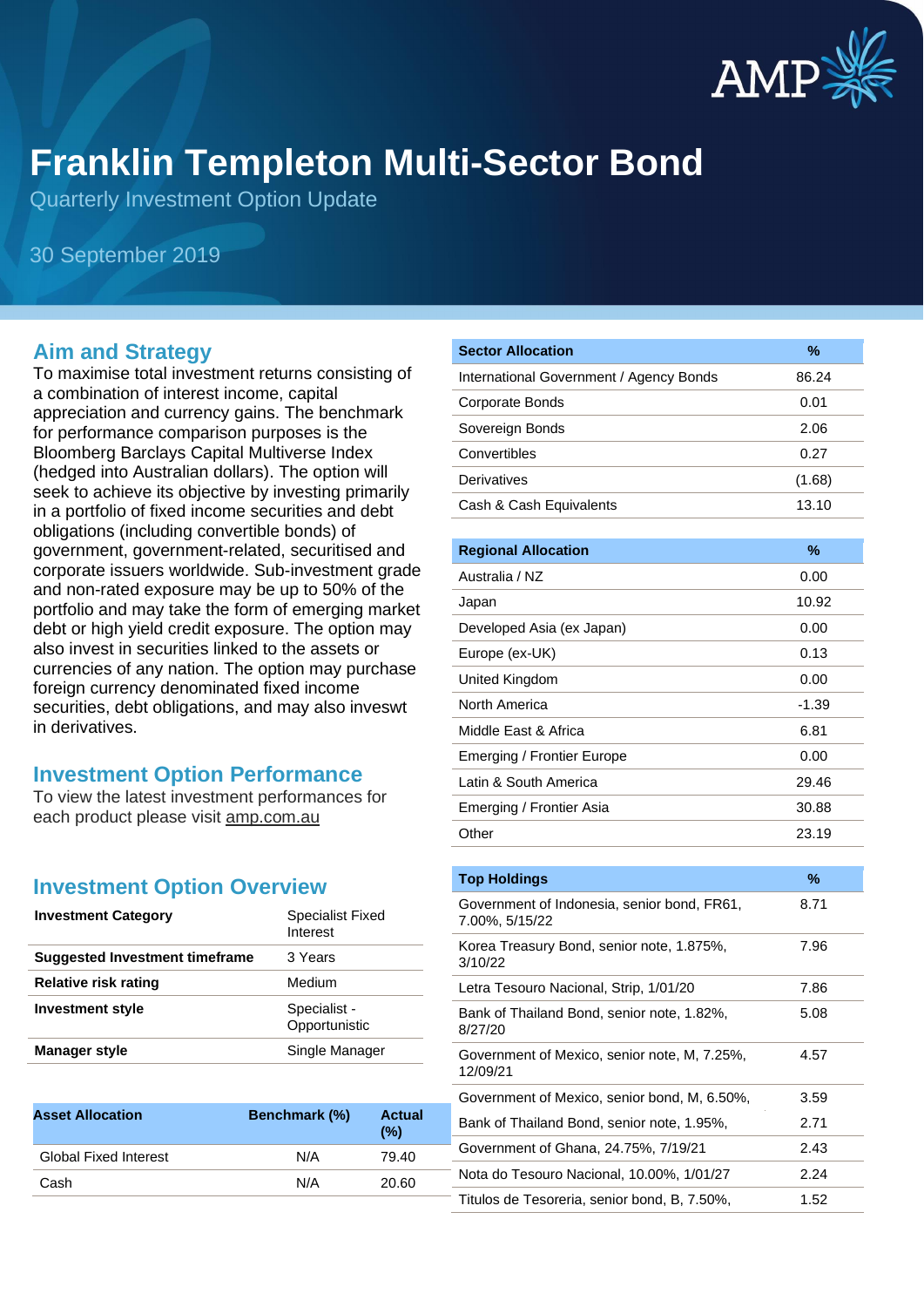### **Portfolio Summary**

- The portfolio's positive absolute performance was primarily attributable to currency positions.
- The portfolio maintained a defensive approach regarding interest rates in developed markets, while holding duration exposures in select emerging markets.
- Overall, Franklin Templeton continue to maintain low portfolio duration while aiming at a negative correlation with UST returns. Looking ahead, we anticipate wage and inflation pressures in the US to drive UST yields higher.

#### **Investment Option Commentary**

In the third quarter of 2019, interest-rate strategies detracted from the portfolio's absolute performance, followed by currency positions and overall credit exposures. The portfolio maintained a defensive approach regarding interest rates in developed markets, while holding duration exposures in select emerging markets. Select duration exposures in Latin America (Argentina) detracted from absolute results, as did negative duration exposure to US Treasuries. Amongst currencies, positions in Latin America (the Argentine peso and Brazilian real) detracted from absolute performance, as did positions in northern European currencies. However, the portfolio's net-negative position in the euro contributed to absolute results. Amongst credit exposures, the portfolio's exposure to sub investment-grade sovereign credits detracted from absolute performance.

#### **Market Commentary**

The third quarter of 2019 started out with risk assets around the world largely extending their summer rallies in July as the US Federal Reserve and European Central Bank headed further into dovish territory. However, escalating trade tensions between the US and China during early August sparked another round of heightened risk aversion across global financial markets that led to volatility in risk assets and rallies in perceived safe havens. Those trends moderated in September as risk aversion diminished. The US dollar broadly strengthened against a majority of global currencies during the period, with some notable exceptions. Sovereign bond yields declined sharply across much of the world during the quarter, but backed off their late-August low points in September.

## **Outlook**

A number of factors are currently shaping financial markets, notably including geopolitical risks and trade tensions, populism and political polarisation, unrestrained deficit spending in the developed world, low rates and underappreciated inflation risks, and overvaluations in many risk assets. Financial markets remain vulnerable to a number of risks associated with these factors, in our view. In emerging markets, Franklin Templeton continue to see a subset of countries with domestically strong economies that have demonstrated their resiliencies to global shocks, including potential trade disruptions. Franklin Templeton continue to maintain low portfolio duration and negative duration exposure to longer-term US Treasuries. They also continue to hold select localcurrency positions in countries that they view as having healthy or improving fundamentals, along with attractive risk-adjusted yields.